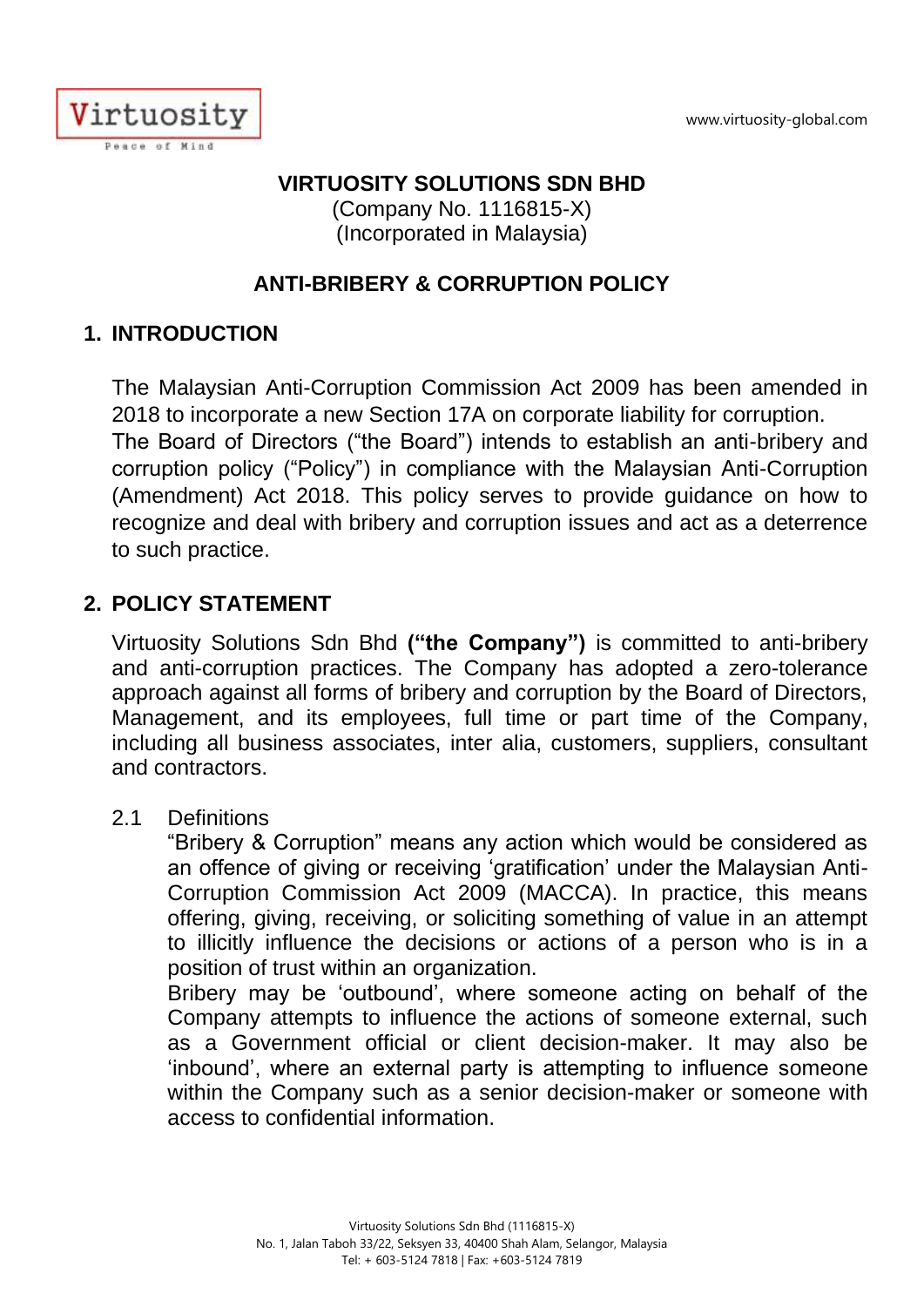

## **2. POLICY STATEMENT (CONT'D)**

- 2.1 Definitions (Cont'd) Gratification is defined as
	- money, donation, gift, loan, fee, reward, valuable security, property, financial advantage or any similar advantage;
	- office, dignity, employment, agreement to give employment or services in any capacity;
	- any payment, release, discharge or liquidation of any loan, obligation or other liability (whether in hold or in part);
	- any valuable consideration of any kind, discounts, commission, rebate, bonus, deduction or percentage;
	- any favours, protection from penalties, protection from disciplinary, civil or criminal proceedings;
	- any offer, undertaking or promise, whether conditional or unconditional, of any gratification within the meaning of any of the above.
- 2.2 Example of offences under Section 17A include:
	- offence of accepting gratification
	- offence of giving or accepting gratification by agent
	- offence of intending to deceive principal by agent
	- corruptly procuring withdrawal of tender
	- bribery of officer of a public body
	- bribery of foreign public officials
	- offence of using office or position for gratification
- 2.3 Gift, Entertainment and hospitality

Gift, entertainment and hospitality given or enjoyed in the ordinary course of business is acceptable subject to the following conditions

- reasonable in value
- respectful and customary
- not to obtain personal gain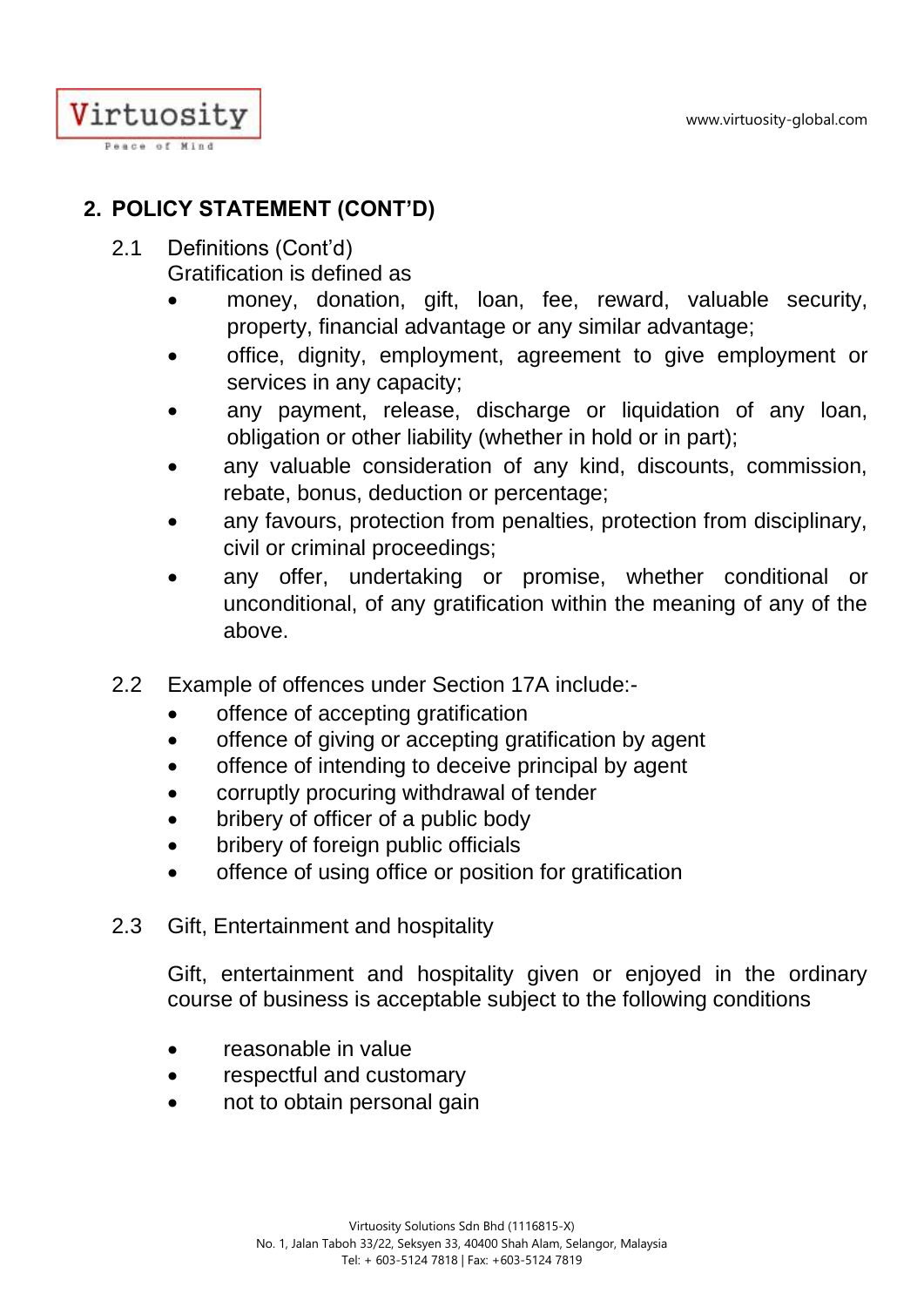Virtuosity Peace of Mind

# **2. POLICY STATEMENT (CONT'D)**

2.4 Charitable donations

Donation and charities are acceptable subject to following conditions

- charitable contributions are not used to facilitate and conceal acts of bribery
- each contribution must be supported by an official receipt as proof of donation
- donations made are legal and ethical under local law and practices
- 2.5 Political contributions

The Company will not make any donations, whether in cash, kind, or by any other means, to support any political parties or candidates as this may be perceived as an attempt to gain an improper business advantage.

- 2.6 In recognition of this commitment, the Policy is adopted to ensure the Company employees are:
	- Prohibited from offering, promising or paying a bribe of any kind;
	- Prohibited from soliciting, accepting or receiving a bribe of any kind;
	- Prohibited from giving or offering anything of value to a public official;
	- Required to comply with the Company's quidelines and authorization level in relation to the giving and receipts of gifts;
	- Not to request or accept anything of value that might influence your objectivity in carrying out your employment
	- Not to offer, promise or give anything of value in order to obtain or retain any personal or business advantage

Virtuosity Solutions Sdn Bhd and its employees and third party acting on Virtuosity Solutions Sdn Bhd's behalf must not provide, offer or accept bribes, facilitation payments, or gift, to Government Officials or any commercial person or entity, regardless of local practices or customs.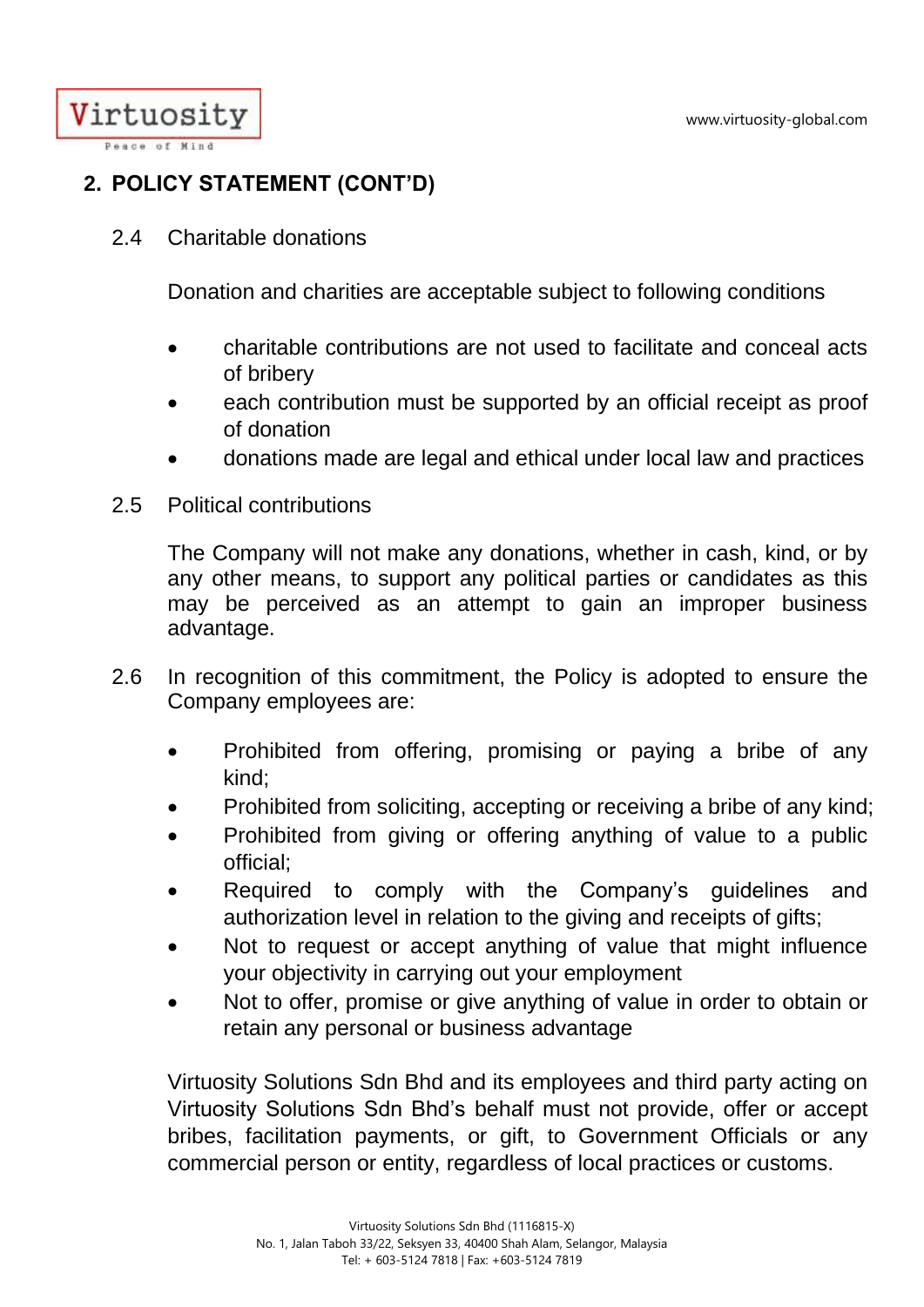Virtuosity Peace of Mind

### **3. TRAINING AND COMMUNICATION**

The Company will communicate its anti-corruption compliance program, policy and measures to all associated persons and contracting third-parties and the anti-corruption policy is available on its website [\(www.virtuosity](http://www.virtuosity-global.com/)[global.com\)](http://www.virtuosity-global.com/).

## **4. MONITORING AND REPORTING**

- 4.1 All directors, management and employees are responsible for the success of this Policy and should ensure they use it to disclose any wrongdoing.
- 4.2 The channel of reporting are as follows. You may send your report : **Director**

| Name | : Mr. Yeong Chin Tze                    |
|------|-----------------------------------------|
| Mail | : Virtuosity Solutions Sdn Bhd          |
|      | 1, Jalan Taboh 33/22, Seksyen 33, 40400 |
|      | Shah Alam, Selangor                     |
|      | (Please mark "Strictly Confidential")   |

**Director** 

| Name | : Mr. Hii Teck Ann                      |
|------|-----------------------------------------|
| Mail | : Virtuosity Solutions Sdn Bhd          |
|      | 1, Jalan Taboh 33/22, Seksyen 33, 40400 |
|      | Shah Alam, Selangor                     |
|      | (Please mark "Strictly Confidential")   |

Chief Executive Officer

| <b>Name</b> | : Mr. Choy Sing Kit                     |
|-------------|-----------------------------------------|
| Mail        | : Virtuosity Solutions Sdn Bhd          |
|             | 1, Jalan Taboh 33/22, Seksyen 33, 40400 |
|             | Shah Alam, Selangor                     |
|             | (Please mark "Strictly Confidential")   |

On becoming aware of corruption or corrupt practices within our company, please inform us without any delay about the same via email to [vsabc@virtuosity-global.com.](mailto:vsabc@virtuosity-global.com)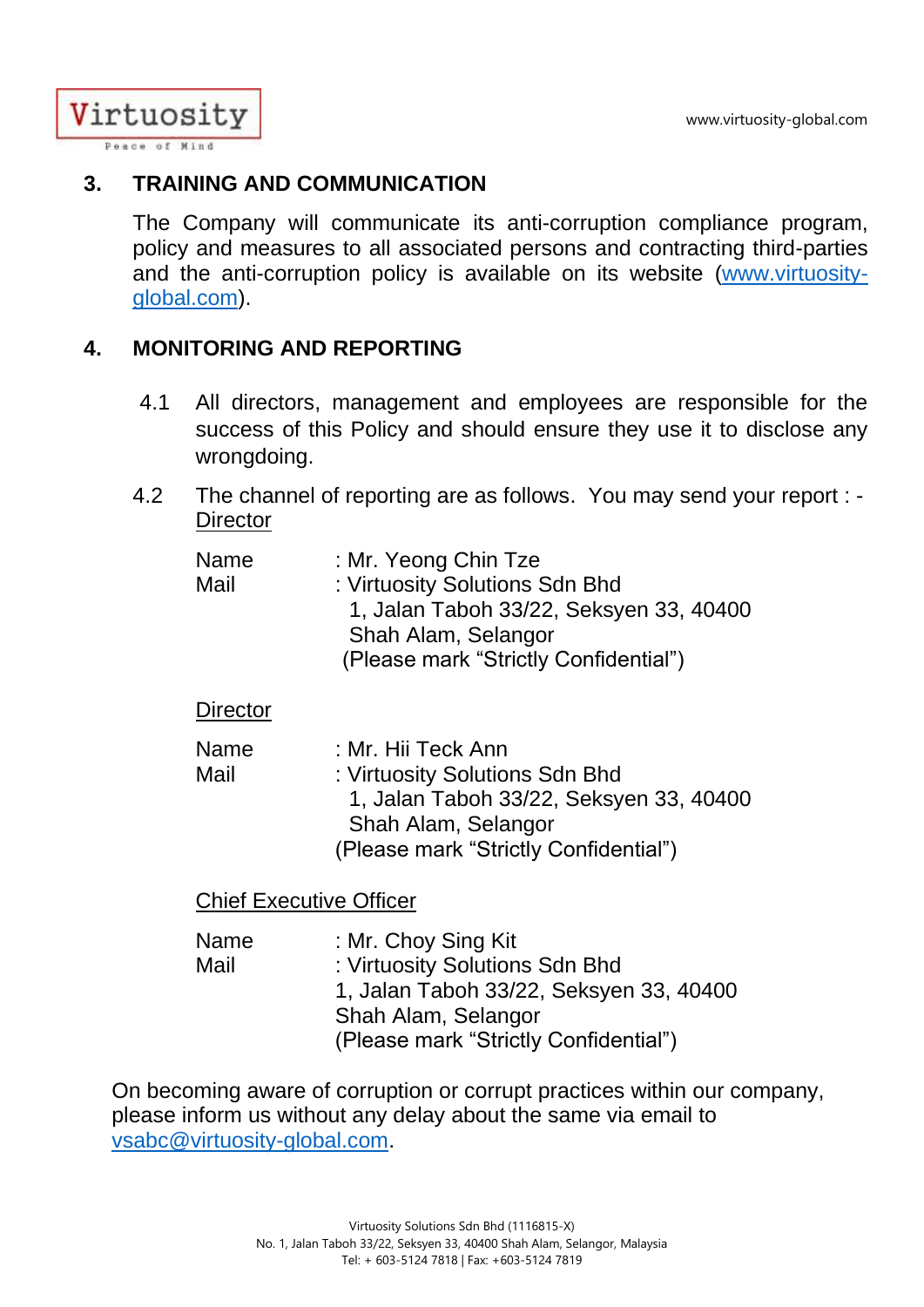

## **5. REVIEW OF POLICY**

This policy is subject to review regularly as and when required and will be amended appropriately to ensure that it continues to remain relevant and appropriate.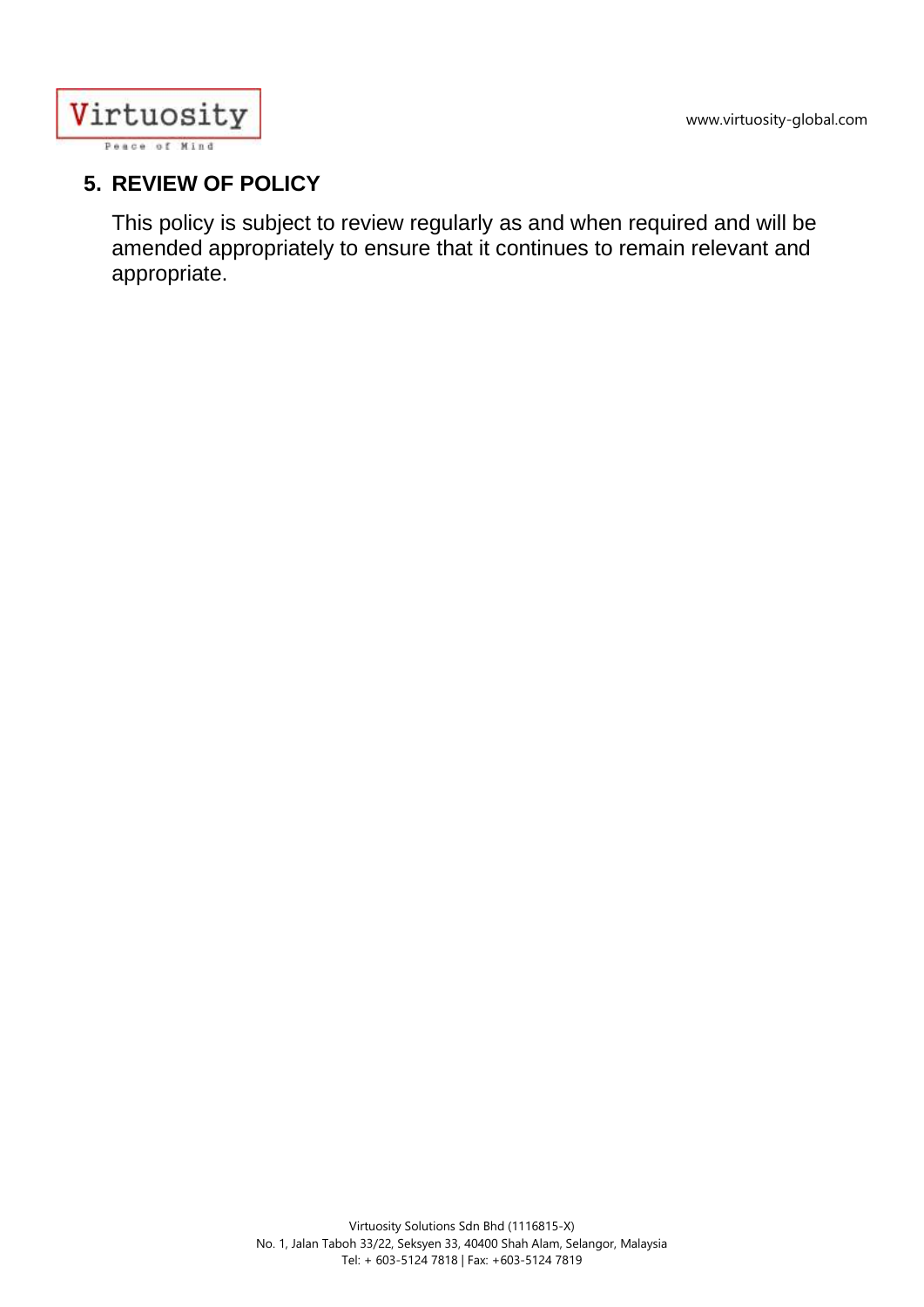www.virtuosity-global.com



# **ANNEXURE I – External/3rd Party Acknowledgement**

To: VIRTUOSITY SOLUTIONS SDN BHD

No. 1, Jalan Taboh 33/22, Seksyen 33,

40400 Shah Alam,

Selangor, Malaysia.

Sir/Madam,

### **Subject: ACKNOWLEDGEMENT OF UNDERSTANDING AND ACCEPTANCE OF VIRTUOSITY SOLUTIONS SDN BHD ANTI-CORRUPTION AND BRIBERY POLICY ("Policy")**

This is to confirm that:

We have been given a copy of your Anti-Bribery and Corruption Policy and have read and understood the letter & spirit of the same. (an electronic version of this Anti-Bribery and Corruption Policy is available at [www.virtuosity](http://www.virtuosity-global.com/)[global.com\)](http://www.virtuosity-global.com/)

We agree and undertake to abide by all terms and conditions of the Policy at all times during the term of my association with your company and shall not act in contravention of the same.

We shall not offer any money or any bribe to any person for whatsoever reason and purpose.

We acknowledge and accept that we, on becoming aware of such corruption or corrupt practices without any delay shall inform about the same via email to [vsabc@virtuosity-global.com.](mailto:accounts@virtuosity-global.com)

We further confirm that this matter has been placed before the Board / other competent forum of our company/firm and this declaration has been issued after taking all require compliances /authorization without our company/firm.